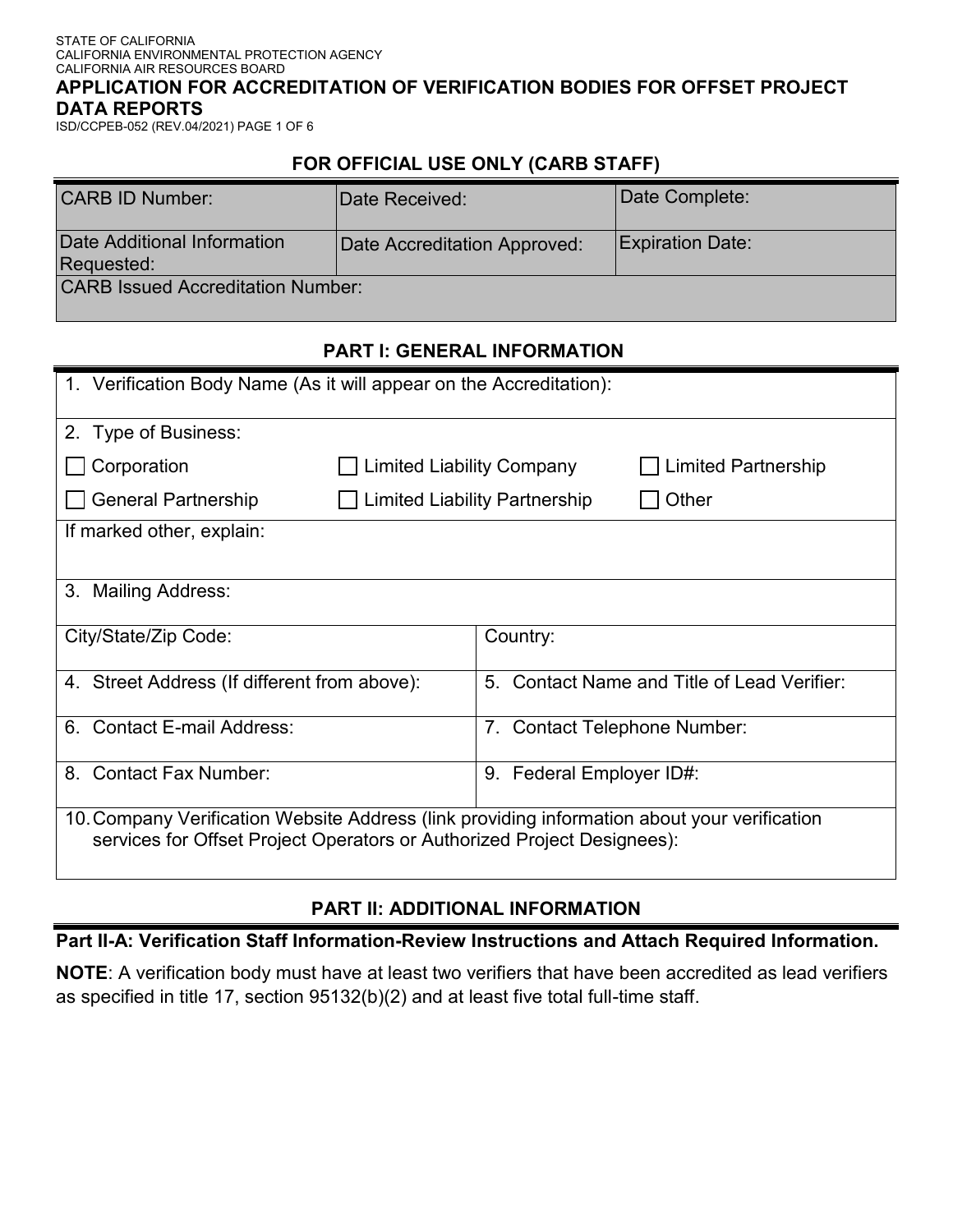#### STATE OF CALIFORNIA CALIFORNIA ENVIRONMENTAL PROTECTION AGENCY CALIFORNIA AIR RESOURCES BOARD

### **APPLICATION FOR ACCREDITATION OF VERIFICATION BODIES FOR OFFSET PROJECT DATA REPORTS**

ISD/CCPEB-052 (REV.04/2021) PAGE 2 OF 6

| <b>Staff Name</b> | <b>Staff Duties</b> |
|-------------------|---------------------|
| 1.                |                     |
| 2.                |                     |
| 3.                |                     |
| 4.                |                     |
| 5.                |                     |
| 6.                |                     |

## **Part II-B: Judicial Proceedings or Administrative Actions Explanation**

1. Has the Verification Body had any judicial proceedings or administrative actions filed against it in the previous five years?  $Yes \t | No$  $\overline{\phantom{0}}$ 

2. List each proceeding/action and include the date it occurred, the court or administrative body that handled the matter and a brief description of the matter. Attach additional information and explanations on separate paper and include with this application.

| <b>Date</b> | <b>Court or Administrative Body that</b><br><b>Handled the Matter</b> | <b>Brief Description of the Matter</b> |
|-------------|-----------------------------------------------------------------------|----------------------------------------|
|             |                                                                       |                                        |
|             |                                                                       |                                        |
|             |                                                                       |                                        |

### **Part II-C: List of Attachments**

All items listed below are required with this application. This checklist is provided to remind the applicant of the requirements. (All boxes should be checked and documentation attached).

| $\Box$ Professional Liability Insurance  |                        | Staff Technical Training               |
|------------------------------------------|------------------------|----------------------------------------|
| Methods to Prevent Conflict of Interest: |                        |                                        |
| I Identification of Services             | □ Organizational Chart | $\Box$ Evidence that COI is Identified |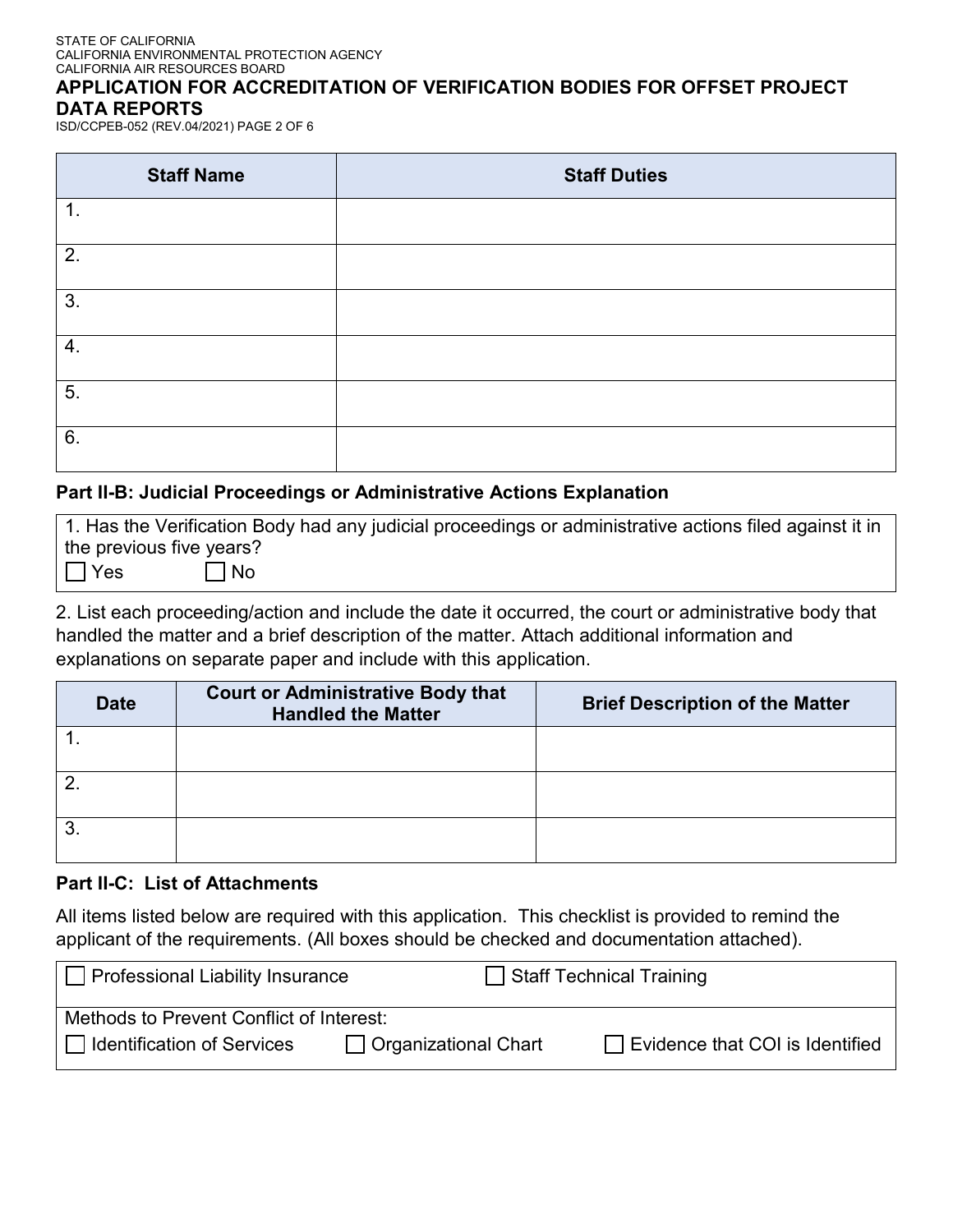#### STATE OF CALIFORNIA CALIFORNIA ENVIRONMENTAL PROTECTION AGENCY CALIFORNIA AIR RESOURCES BOARD **APPLICATION FOR ACCREDITATION OF VERIFICATION BODIES FOR OFFSET PROJECT DATA REPORTS**

ISD/CCPEB-052 (REV.04/2021) PAGE 3 OF 6

## **Part III: SIGNATURE BLOCK**

In signing this application, I certify under penalty of perjury of the laws of the State of California that the information contained in this application is true, accurate and complete. If I am not personally listed as the applicant on this form, I further certify that I am duly authorized to represent and legally bind the applicant on all matters related to accreditation of the applicant as a verification body.

| Signature: | <b>Printed Name:</b> |
|------------|----------------------|
| Title:     | Date:                |

### **PART IV: OTHER** (Attach sheets as needed)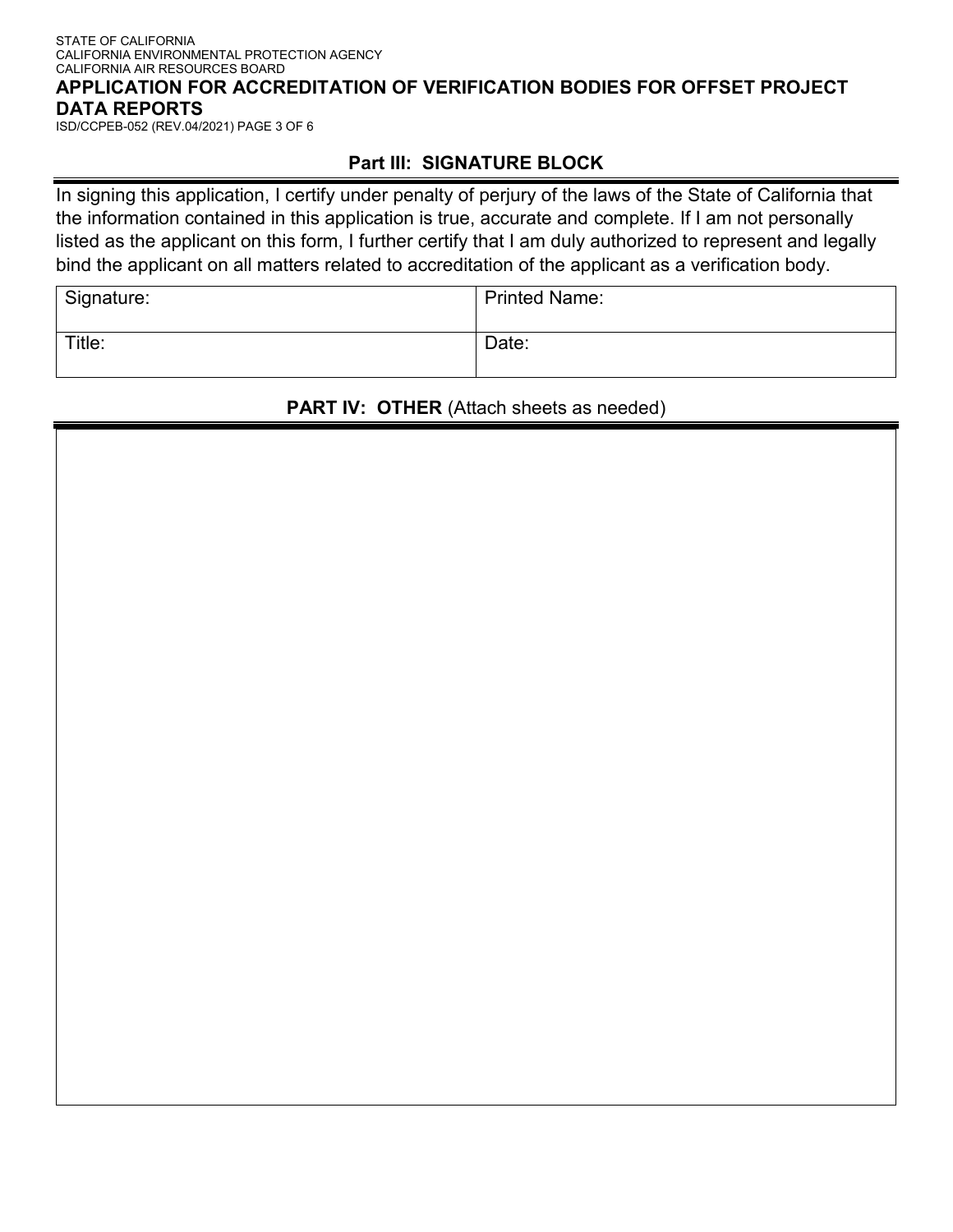#### STATE OF CALIFORNIA CALIFORNIA ENVIRONMENTAL PROTECTION AGENCY CALIFORNIA AIR RESOURCES BOARD **APPLICATION FOR ACCREDITATION OF VERIFICATION BODIES FOR OFFSET PROJECT DATA REPORTS**

ISD/CCPEB-052 (REV.04/2021) PAGE 4 OF 6

## **INSTRUCTIONS**

## **APPLICATION FOR VERIFICATION BODIES**

This application form is for all verification bodies that wish to provide services for Offset Project Data Reports. This application is to be used for accrediting verification bodies. All applications must be filled out completely, the required documentation must be attached, and sent to:

Offset Verification Staff California Air Resources Board ISD Mail Stop 6B PO Box 2815, Sacramento, CA 95812

Alternatively, the form may be completed, signed, and scanned. The electronic copy of the completed form and all supporting documentation may be emailed to [ghgoffsetverification@arb.ca.gov](mailto:ghgoffsetverification@arb.ca.gov) to speed the application process. However, the Executive Officer will not accredit the verification body until a hard copy of the application is on file at CARB, so the signed application must still be mailed to the address above.

Additional information, as indicated below, is required to be submitted with this form and should be on 8 ½ X 11 inch paper.

If you have questions regarding the completion of this form, contact Stephen Shelby at 916.327.8228 for assistance. You can download this form from the CARB website at: [https://ww2.arb.ca.gov/our](https://ww2.arb.ca.gov/our-work/programs/compliance-offset-program)[work/programs/compliance-offset-program.](https://ww2.arb.ca.gov/our-work/programs/compliance-offset-program)

Within 90 days of receiving your application for accreditation, CARB will notify you in writing that your application is complete or that your application requires additional specific information to be complete. Within 45 days of completing all regulatory requirements, the Executive Officer shall issue an Executive Order granting or withholding accreditation.

## **PART I: GENERAL INFORMATION**

- 1. Verification Body Name: List the verification body's name as it is to be listed on the accreditation.
- 2. Type of Business: Check the appropriate box. If "Other" is checked, please explain.
- 3. Mailing Address: Provide the address, city, state, zip code and country.
- 4. Street Address: Provide the street address if different from the mailing address.
- 5. Contact Name and Title: Provide the name and title of your authorized contact. Your authorized contact is the person you authorized to represent your business and should be an CARBaccredited lead verifier.
- 6. Contact E-mail Address: Provide the contact's e-mail address.
- 7. Contact Telephone Number: Provide the contact's day-time phone number.
- 8. Contact Fax Number: Provide the contact's fax number.
- 9. Federal Employer ID #: Provide the Federal Employer ID#
- 10.Business Website Address: Provide your company's website address.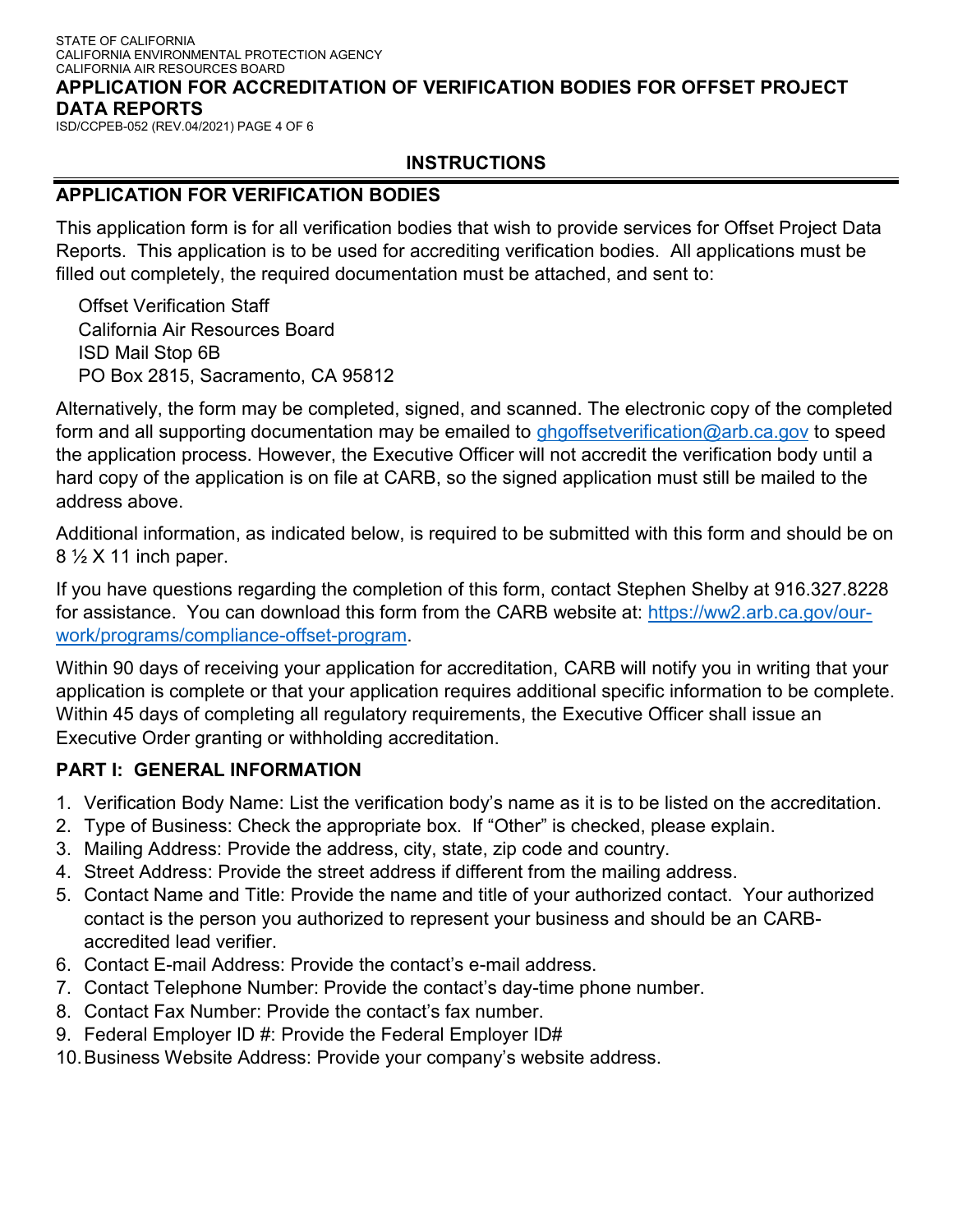ISD/CCPEB-052 (REV.04/2021) PAGE 5 OF 6

## **PART II: ADDITIONAL INFORMATION**

- A. Verification Staff Information-Provide a list of the verification staff (including subcontractors) that will be providing verification services for the verification body. Briefly list each staff member's duties. (For example: general offset verifier, lead verifier, offset project specific specialist, administrative staff, or verifier-in-training). If the staff person is CARB accredited, provide their accreditation number. If not, attach a description of each staff member's qualifications and include the following documentation for each staff member you list:
	- 1. Education
	- 2. Experience
	- 3. Professional licenses
	- 4. Other pertinent information (example: training)

**NOTE:** A verification body must have at least two verifiers that have been accredited as lead verifiers as specified in title 17, section 95132(b)(2) and at least five total full-time staff.

- B. Judicial proceedings/administrative actions-a list of any judicial proceedings or administrative action that has been filed against your verification body within the previous five years is required. In the table, include the date the proceedings/action was taken, the name of the court or administrative body that handled the matter, and a brief explanation as to the nature of each proceeding or administrative action. Attach documentation to substantiate your explanation.
- C. List of Attachments: The verification body must attach documentation for each item on the list below.
	- 1. Professional Liability Insurance-The verification body must provide documentation that it has a minimum of four million U.S. dollars of professional liability insurance.
	- 2. Mechanisms to prevent Conflict of Interest-The verification body must provide documentation to demonstrate that it has policies and mechanisms in place to prevent conflicts of interest and to identify and resolve potential conflict of interest situations if they arise. For this application, the verification body must provide the following information:
		- a. Identification of services provided by the verification body, the industries that the body serves, and the locations where those services are provided;
		- b. An organization chart that includes the verification body and any related entities;
		- c. Evidence that demonstrates a process is in place such as a procedure, policy, or other verification body guidance document that addresses how Conflict of Interest is identified.
	- 3. Staff Technical Training The verification body must demonstrate that the body has procedures or policies to support staff technical training as it relates to verification.

**NOTE:** Additional information is required with this form, and should be submitted on 8  $\frac{1}{2}$  x 11 inch paper.

## **PART III: SIGNATURE BLOCK**

Signature: Provide your authorized contact's name; signature and title; and document the date that they signed the application. Electronic signature is acceptable.

## **PART IV: OTHER**

Attach additional sheets to explain any responses that need clarification.